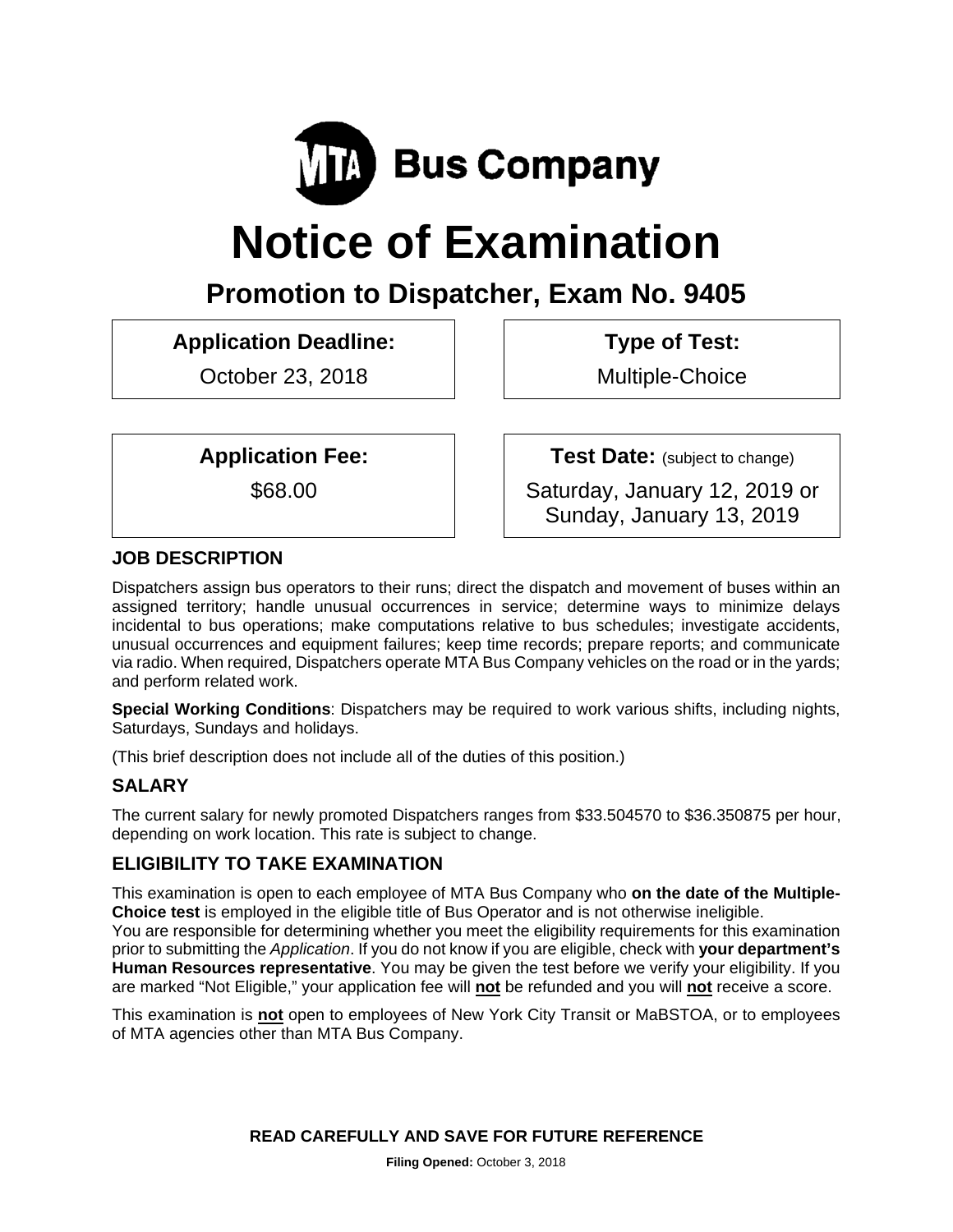#### **REQUIREMENTS TO BE PROMOTED**

**Service Requirement:** You must be an active Bus Operator at MTA Bus Company at the time of promotion. In addition, you must have served a minimum of 3 years as a Bus Operator at MTA Bus Company or one of the private bus companies consolidated under the MTA Bus Company to be eligible for promotion.

**Character Requirement:** Proof of good character and satisfactory background are absolute prerequisites to promotion. The following are some of the factors considered as grounds for disqualification: (a) conviction of an offense, the nature of which indicates lack of good moral character or disposition toward violence or disorder; (b) repeated convictions where such convictions indicate a disrespect for the law; (c) discharge from employment where such discharge indicates poor behavior or an inability to follow rules and disciplinary guidelines; (d) previous unsatisfactory employment history with the Metropolitan Transportation Authority (MTA), or another public employer; (e) dishonorable discharge from the Armed Forces; (f) previous misrepresentation of identity; and (g) previous misrepresentation of authority to work in the United States.

**Drug Screening Requirement:** You must pass a drug screening in order to be promoted.

**PROMOTIONS:** Successful completion of this examination does not guarantee promotion. Eligible candidates will be considered for selection in order of list standing. Two separate promotional eligible lists shall be established for this exam as follows:

1) List 9406 – Promotion to Dispatcher (JFK and Far Rockaway Depots): This list encompasses positions associated with these depots including, crew, yard, road operations, command center and other associated functions. The Dispatcher position is represented by the Amalgamated Transit Union, Local 1179 at these depots. Only Bus Operators from JFK and Far Rockaway Depots will be eligible for placement on this list.

2) List 9407 – Promotion to Dispatcher: This list encompasses all positions in this title other than the positions referenced in Paragraph 1 above this section. These positions are represented by the Transit Supervisors Organization, Local 106. Only Bus Operators from College Point, Baisley Park, LaGuardia, Eastchester, Yonkers and Spring Creek Depots will be eligible for placement on this list.

#### **HOW TO SUBMIT AN APPLICATION AND PAY THE APPLICATION FEE**

If you believe you meet the requirements in the "Eligibility to Take Examination" section, submit an *Application* online by the last day of the *Application* period unless you are requesting a fee waiver. Applicants who wish to request a fee waiver should refer to the "How to Submit an Application When Requesting a Fee Waiver" section below.

**Application Fee:** This fee is generally not refundable. Under special circumstances, you may be entitled to a refund. You should refer to the Department of Citywide Administrative Services ("DCAS") General Exam Regulations to determine if you are entitled to a refund prior to requesting a refund. You can refer to the bottom of the last page of the Notice of Examination for instructions on how to obtain a copy of the DCAS General Exam Regulations.

#### **Online Applications:**

- 1. Apply using the "BSC" employee portal at www.mymta.info by the last day of the *Application*  period.
- 2. You must pay the *Application* fee via payroll deduction. Applicants who request a fee waiver must apply by mail.
- 3. You will be sent a confirmation email after you complete your *Application* and pay the *Application* fee.

(Continued)

#### **READ CAREFULLY AND SAVE FOR FUTURE REFERENCE**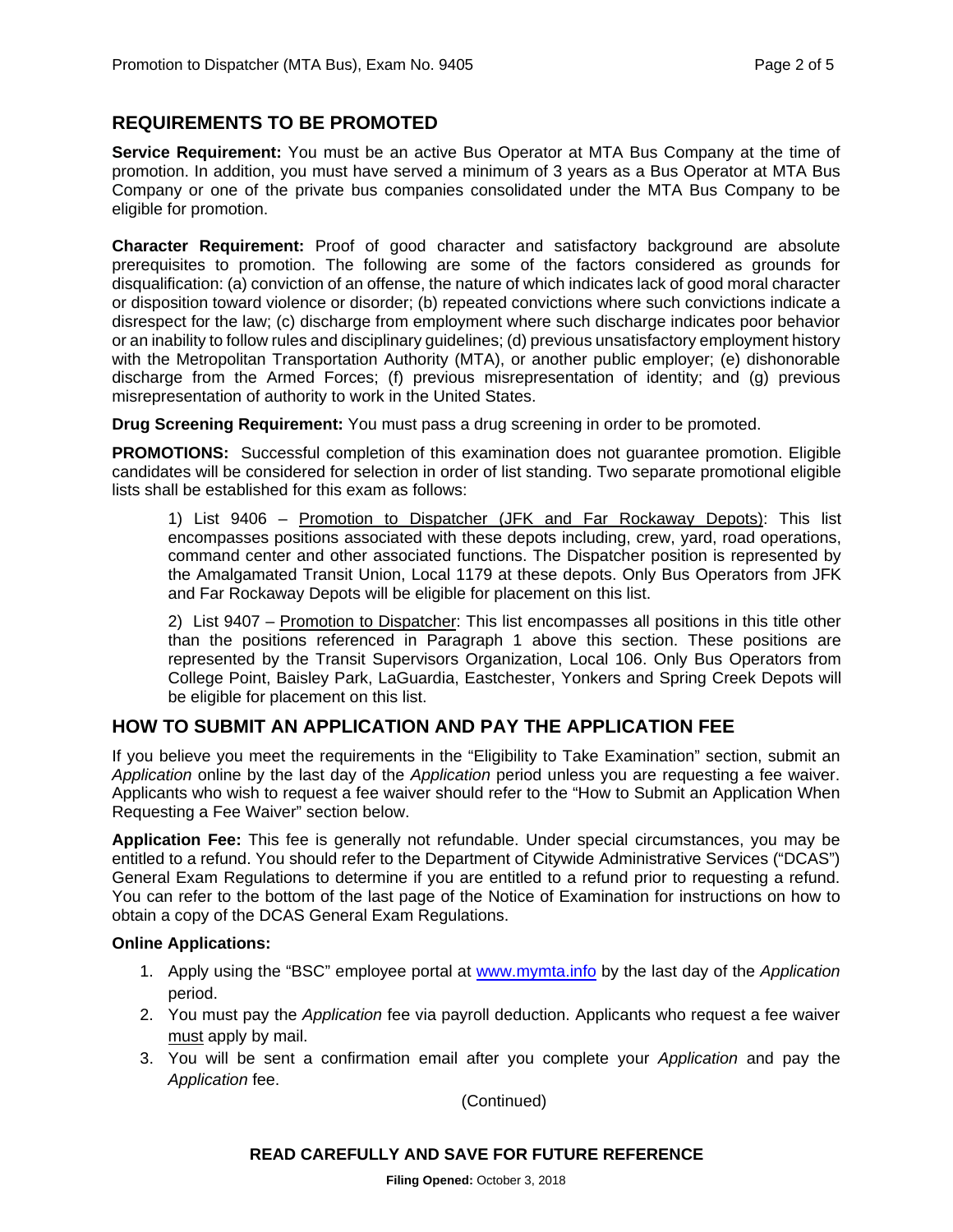#### **HOW TO SUBMIT AN APPLICATION AND PAY THE APPLICATION FEE** (Continued)

Save your confirmation numbers for future references and proof of filing an *Application.*

Computers with internet access are available on a limited basis at branches of the New York Public Library, the Brooklyn Public Library and the Queens Library to patrons with a valid library card.

### **HOW TO SUBMIT AN APPLICATION WHEN REQUESTING A FEE WAIVER**

Applicants who wish to request a fee waiver must obtain an *Application* in person at the MTA Exam Information Center as indicated below and must submit the *Application* by mail to the address in the "Correspondence" section below **by the last day of the application period**.

MTA New York City Transit will not accept *Applications* in person. Additional information on requesting an application fee waiver is available with the *Application*.

**MTA Exam Information Center**: Open Monday through Friday, from 9 AM to 3 PM, in the lobby at 180 Livingston Street, Brooklyn, New York. Directions: take the A, C, F, or R trains to the Jay Street-Metro Tech Station, or the 2, 3, or G train to the Hoyt Street Station.

#### **ADMISSION LETTER**

An *Admission Letter* will be mailed to you about 10 days before the first date of the multiple-choice test. If you do not receive an *Admission Letter* at least 4 days before the date of the multiple-choice test, you may obtain a duplicate letter at the MTA Exam Information Center (as indicated above). A paper copy of the *Admission Letter* is your ticket for admission to the test.

If your official mailing address is **not** up to date, please refer to the Correspondence section below to update your information with MTA New York City Transit and the MTA Business Service Center (BSC).

#### **THE TEST**

You will be given a multiple-choice test. A score of at least 70 is required to pass this test. Your score on this test will determine 85% of your final score. Your seniority will determine the remaining 15%. You must pass the multiple-choice test to have your seniority credited. Seniority will be calculated as follows; a base rating of 70% for all candidates who meet the eligibility requirements, plus 3% for each year of service in MTA Bus Company or one of the private bus companies consolidated under the MTA Bus Company to a maximum of 100% for 10 or more years of eligible service. Partial seniority credit will be given for each day served as an MTA Bus employee. Time served prior to a break in service of more than one year will not be credited.

The multiple-choice test may include questions on rules, regulations and procedures governing the timely, safe and efficient operation of buses; supervision of bus operators and related personnel, including the assignment of bus operators to bus runs; computations related to bus schedules; procedures in the event of accidents, crimes, illnesses or other unusual occurrences; record-keeping procedures and forms commonly used by dispatchers; and other related areas.

#### **TEST ADMINISTRATION GUIDELINES**

**Warning:** You are not permitted to enter the test site with cellular phones, smart watches, beepers, pagers, cameras, portable media players, or other electronic devices. Calculators are permitted; however they must be hand-held, battery or solar-powered, numeric only. Calculators with functions other than addition, subtraction, multiplication and division are prohibited. Electronic devices with an alphabetic keyboard, word processing, or data recording capabilities, such as planners, organizers, etc., are prohibited.

(Continued)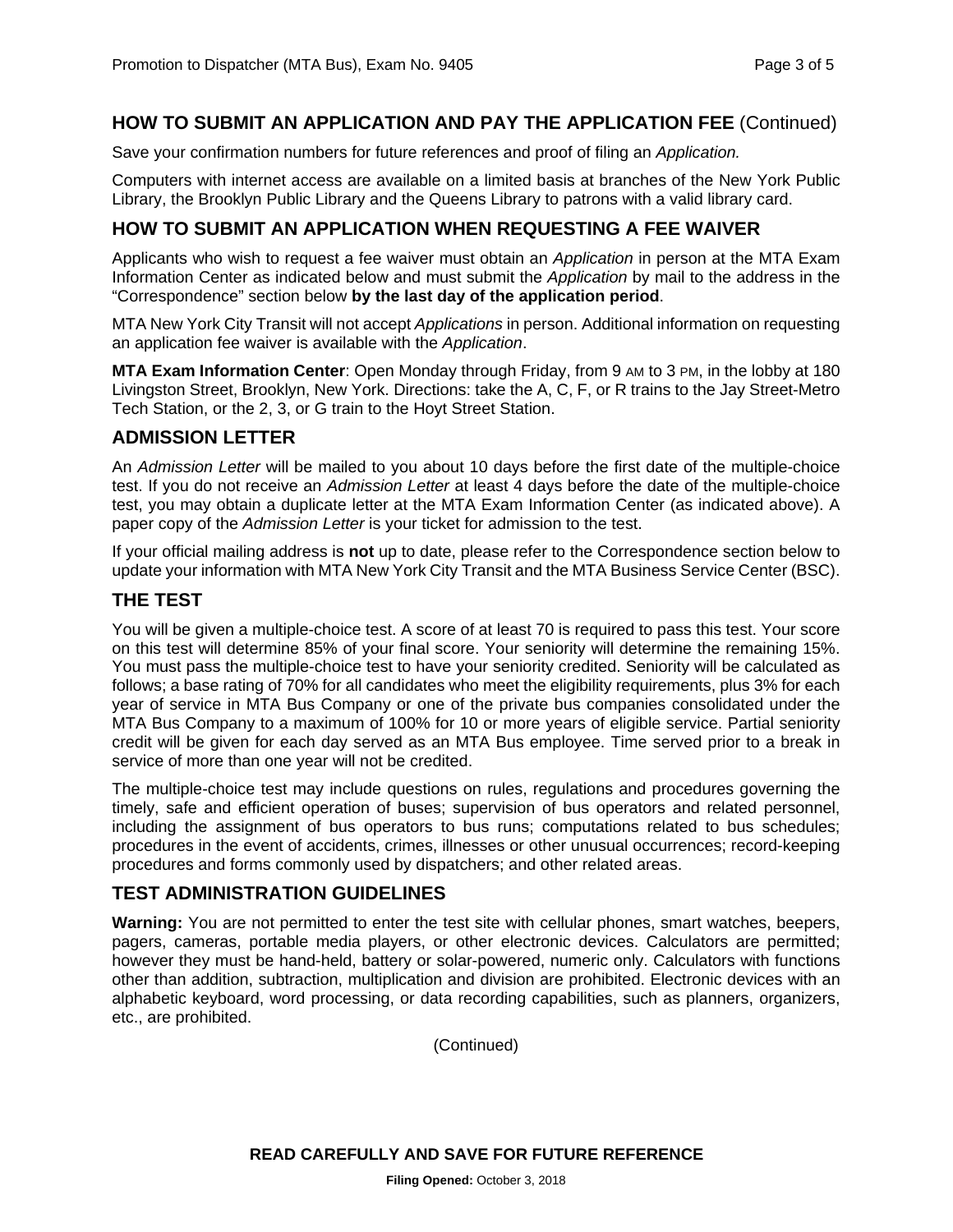#### **TEST ADMINISTRATION GUIDELINES** (Continued)

If you use any of these devices in the building at any time before, during, or after the test, you may **not** receive your test results, your test score may be nullified, and your application fee will **not** be refunded.

You may not have any other person, including children, present with you while you are being processed for or taking the test, and no one may wait for you inside of the test site while you are taking the test.

**Leaving:** You must leave the test site once you finish the test. If you leave the test site after being fingerprinted but before finishing the test, you will not be permitted to re-enter. If you disregard this instruction and re-enter the test site, you may not receive your test results, your test score may be nullified, and your application fee will not be refunded

**Proof of Identity**: You must present your MTA employee ID when you arrive to take the test.

#### **THE TEST RESULTS**

If you pass the multiple-choice test and are marked eligible, your name will be placed in final score order on an eligible list and you will be given a list number. You will be notified by mail of your test results. It may take up to nine months to receive your test results. If you meet all requirements and conditions, you will be considered for promotion when your name is reached on the eligible list. All promotions are subject to pre-promotion evaluations.

Vacancies at the Far Rockaway and John F. Kennedy depots will be filled through the canvassing of eligible candidates employed at either depot in list order. Vacancies at the Baisley Park, College Point, Eastchester, LaGuardia, Yonkers and Spring Creek depots will be filled through the canvassing of eligible candidates employed at any one of those locations in list order.

All promotions are subject to pre-promotion evaluations. Eligibility will be verified before the eligible lists are established. The names of applicants who do not meet eligibility requirements will not be placed on the eligible lists regardless of their written test scores. The eligible lists resulting from this exam will remain active for a maximum of 4 years from the date it is established. MTA Bus Company reserves the right to terminate the lists after one year.

When an eligible list to fill a particular vacancy is exhausted, the MTA Bus Company reserves the right to canvass employees on the remaining eligible lists to fill that vacancy. Employees who accept a position to fill that vacancy will be removed from their respective eligible list.

#### **SPECIAL ARRANGEMENTS**

**Late Filing:** Consult with **your department's Human Resources representative** to determine the procedure for filing a late *Application* if you meet one of the following conditions:

- 1. You are absent from work for at least one-half of the application period and are unable to apply for reasons such as vacation, sick leave or military duty; or
- 2. You become eligible after the above application period, but on or before the first day of the Multiple-Choice test.

**Make-Up Test:** You may apply for a make-up test if you cannot take the test on the scheduled test date for any of the following reasons:

- 1. Compulsory attendance before a public body;
- 2. On-the-job injury or illness caused by municipal employment;
- 3. Absence from the test within one week after the death of a spouse, domestic partner, parent, sibling, child or child of a domestic partner;

(Continued)

#### **READ CAREFULLY AND SAVE FOR FUTURE REFERENCE**